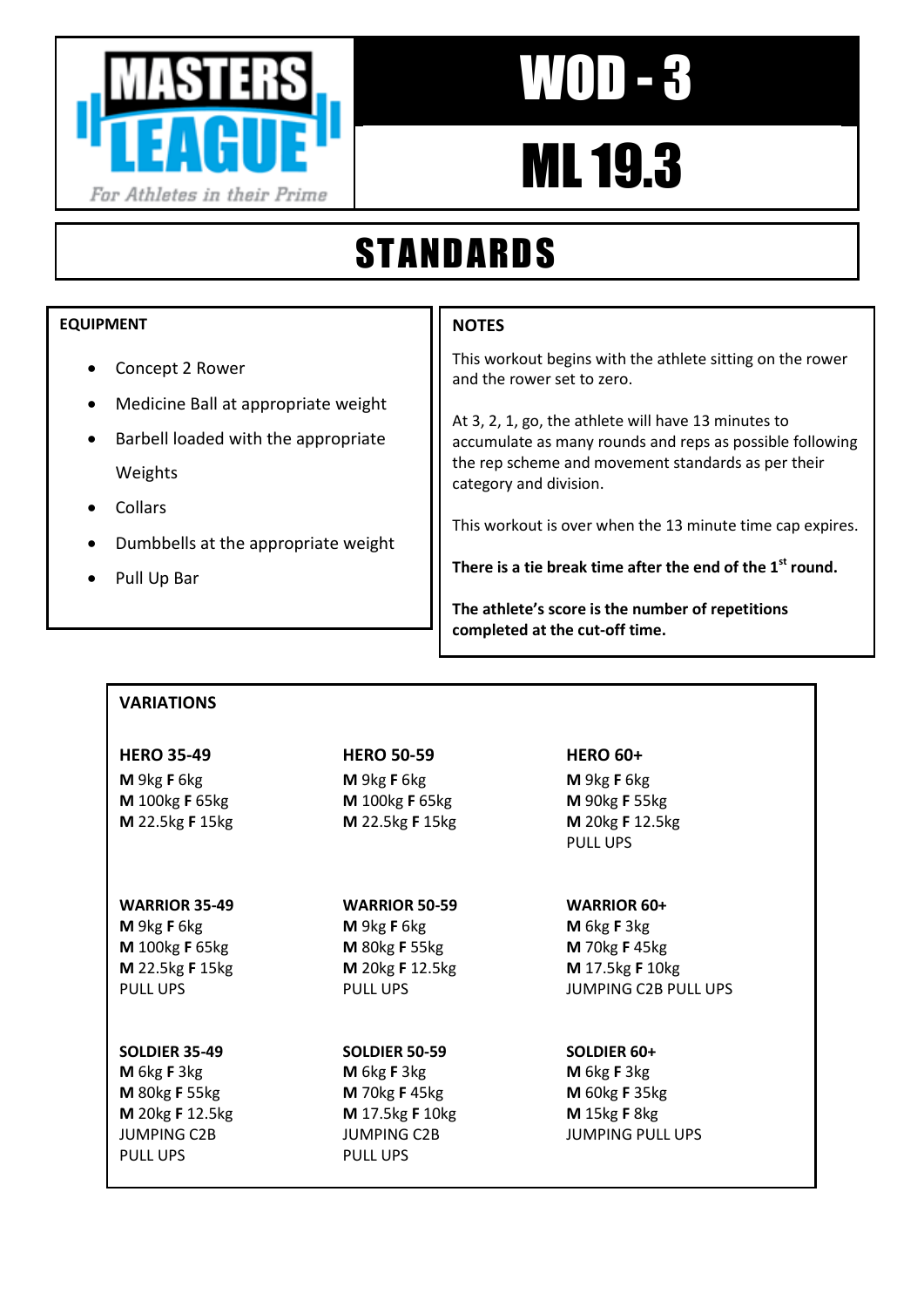

# ML 19.3

## STANDARDS

## **MOVEMENT STANDARDS**

## **CAL ROW**

The monitor must be set to zero at the beginning of each row. The athlete or the judge may reset the monitor. The athlete must stay seated on the rower until the monitor reads 60 calories.

## **WALL BALLS**

In the wall-ball shot, the medicine ball must be taken from the bottom of a squat, hip crease below the knee, and thrown to hit the specified target. The centre of the ball must hit the target at or above the specified target height. If the ball hits low or does not hit the wall, it is a "no rep." If the ball drops from the top, it cannot be caught off the bounce to begin the next rep. The ball must settle on the ground before being picked up for the next rep. **MEN THROW TO 10FT TARGET; WOMEN THROW TO 9FT TARGET**. AT THE MUSEUM CONTRACT CONTRACT CONTRACT CONTRACT CONTRACT CONTRACT CONTRACT CONTRACT CONTRACT CONTRACT CONTRACT CONTRACT CONTRACT CONTRACT CONTRACT CONTRACT CONTRACT CONTRACT CONTRACT CONTRACT CONTRACT CONTRACT CONTRACT C

### **DEADLIFTS**

This is a traditional deadlift with the hands outside the knees. Sumo deadlifts are not allowed. Starting at the floor, the barbell is lifted until hips and knees reach full extension with the shoulders behind the bar. The arms must be straight throughout. No bouncing.

### **ALT DB SNATCH**

The dumbbell snatch starts with the dumbbell on the ground and finishes with the dumbbell directly overhead. At the bottom of the movement, BOTH heads of the dumbbell must touch the ground. The dumbbell must be lifted overhead in one motion. Touch and go is permitted.

Bouncing the dumbbell is not allowed. Athletes must alternate arms after each repetition. The dumbbell must be lowered below the top of the athlete's head before he or she can switch hands for the next rep.

The non-lifting hand and arm may not be in contact with the body during the repetition.

At the top, the arms, hips and knees must be fully locked out with the dumbbell clearly over the middle of the athlete's body when viewed from profile. Once the athlete has reached lockout, the repetition will count.

The athlete may choose to do a muscle snatch, power snatch, squat snatch or split-style snatch. However, both feet must return and be in line under the athlete's body while the dumbbell is locked out overhead for the repetition to count.

### **C2B PULL UPS**

This is a standard chest-to-bar pull-up. Dead hang, kipping or butterfly pull-ups are allowed as long as all the requirements are met.

The arms must be fully extended at the bottom, with the feet off the ground. At the top, the chest must clearly come into contact with the bar below the collarbone.

### **JUMPING C2B PULL UPS**

For the jumping chest-to-bar pull-up, the bar should be at least six inches above the top of the athlete's head when he or she is standing tall. The athlete may need to use plates or other stable platforms to decrease the distance between the top of the head and the bar. At the bottom of the movement, the athlete must lower his or her body so the arms are fully extended. At the top, the chest must clearly come into contact with the bar below the collarbone.

### **JUMPING PULL UPS**

For jumping pull-ups, the bar should be set up so it is at least 6 inches above the top of the athlete's head when the athlete is standing tall.

At the bottom, the arms must be fully extended.